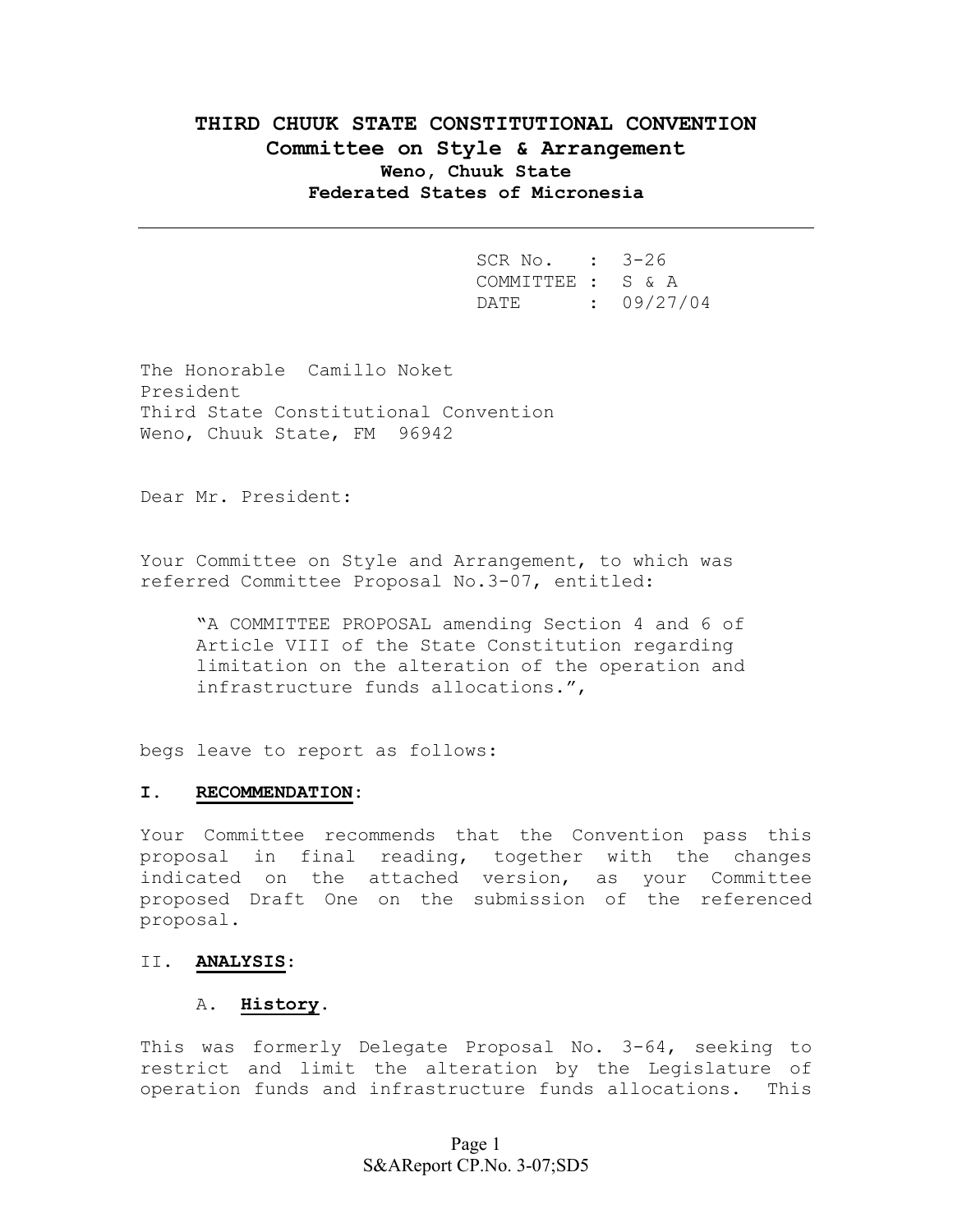proposal went through a number of changes resulting in the passage of the same in a Draft Five (CD5) form.

### B. **Findings**.

Your Committee finds little need to touch content of the proposal as passed in second reading and transmitted to it for review and appropriate action, except one or two alterations, as to form and style, which are shown on the attached proposal, as Style and Arrangement Draft One.

### C. **Amendments**.

In the proposed section 4, the word **expenditure** in singular form should be changed to its plural, as to conform the same to the original provision of the Constitution, and therefore, should be maintained. The **state government** should be capitalized as also used in the rest of the constitution, as **State Government**, instead. The word order of the phrase **"non-restrictive available"**, should be reversed and a **comma**, inserted, to read: **"available, nonrestrictive",** to make it read better and more clearly in that order. All of these are shown on the attached Proposal, as proposed Style and Arrangement Draft One (SAD1).

## III. **CONCLUSION**:

With all the foregoing statements, your Committee recommends that the Convention pass the referenced Proposal in the form attached hereunder, and as designated as CP No. 3-07;CD5;SD1, in final reading together with this report.

Respectfully submitted,

### **STYLE & ARRANGEMENT COMMITTEE:**

\_\_\_\_\_\_\_\_\_\_\_\_\_\_\_\_\_\_\_\_\_ \_\_\_\_\_\_\_\_\_\_\_\_\_\_\_\_\_\_\_\_\_\_\_\_\_ Del. Minoru Mori, Chairman Del. Julio Raymond, V. Chairman